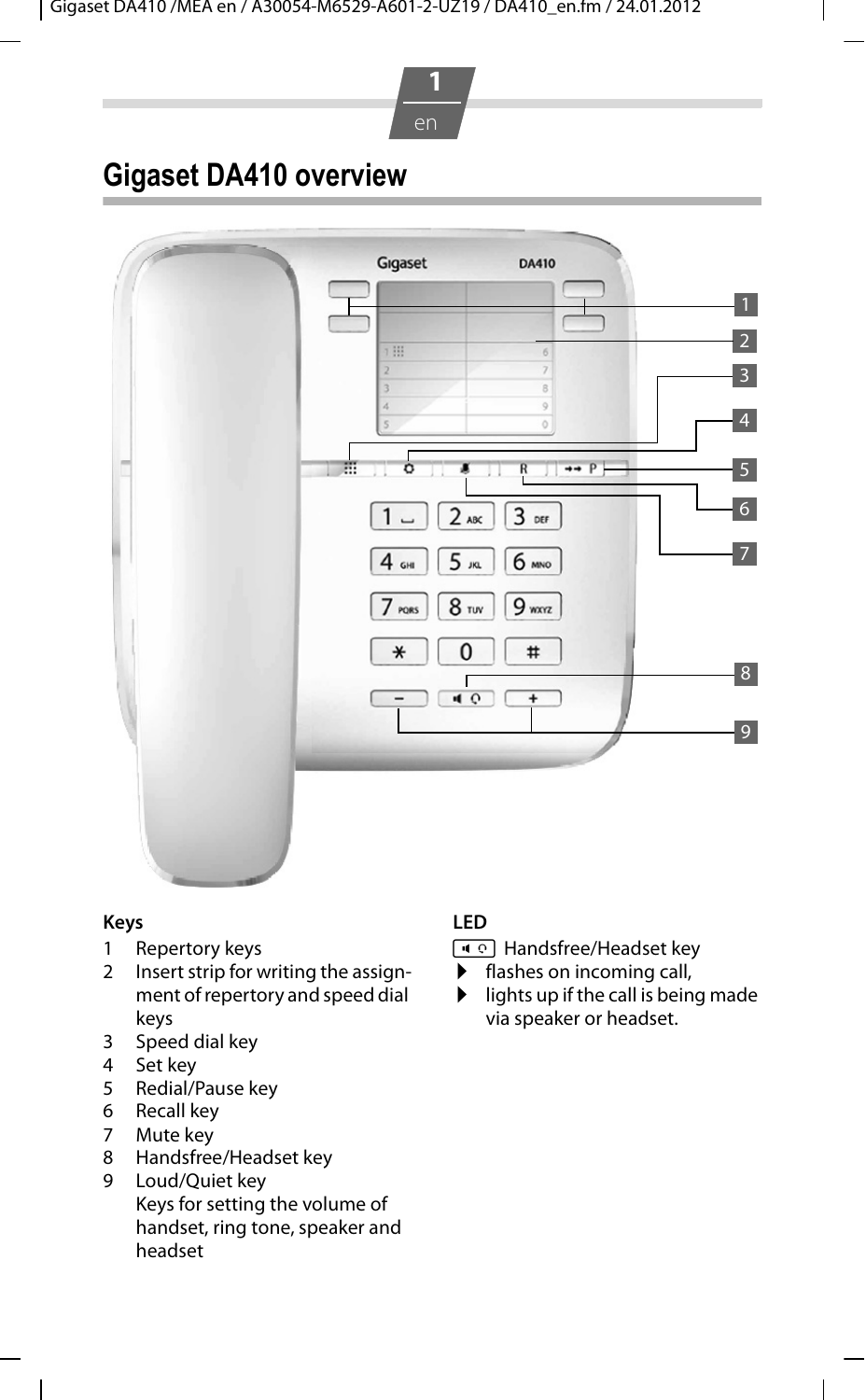## **Connecting the telephone**

**2**



- to the main phone socket using the supplied telephone cable
	- and, if necessary, one of the telephone adapters provided.
		- $\blacktriangleright$  Guide the cable through the cable channel of the handset cradle: upwards for operating the phone on the table (2); downwards when mounting the phone on the wall (3).
		- Connect the handset to the telephone using the coiled cable (4).

#### <span id="page-1-0"></span>**Connecting the headset**

Connect a headset with RJ9 plug, e.g. a Gigaset ZX410, to the socket (5).

#### **Wall mounting**

- $\triangleright$  Drill two dowel holes into the wall at a distance of 99.4 mm and fix two screws.
- $\blacktriangleright$  Lift out the handset bracket (6) with a screwdriver and clip it into the handset cradle (7).
- If Hang the telephone on the projecting screw heads.

**Please note:** The handset bracket must be placed in the cradle with the slanting



edge facing forwards (see graphic), as otherwise the handset will not be properly secured.

#### **Please note**

Once you have installed your Gigaset, lift the handset for approx. 5 seconds to make sure it is working properly. You should also do this after a power failure in the telephone network. In the event of a power failure, your settings will not be lost.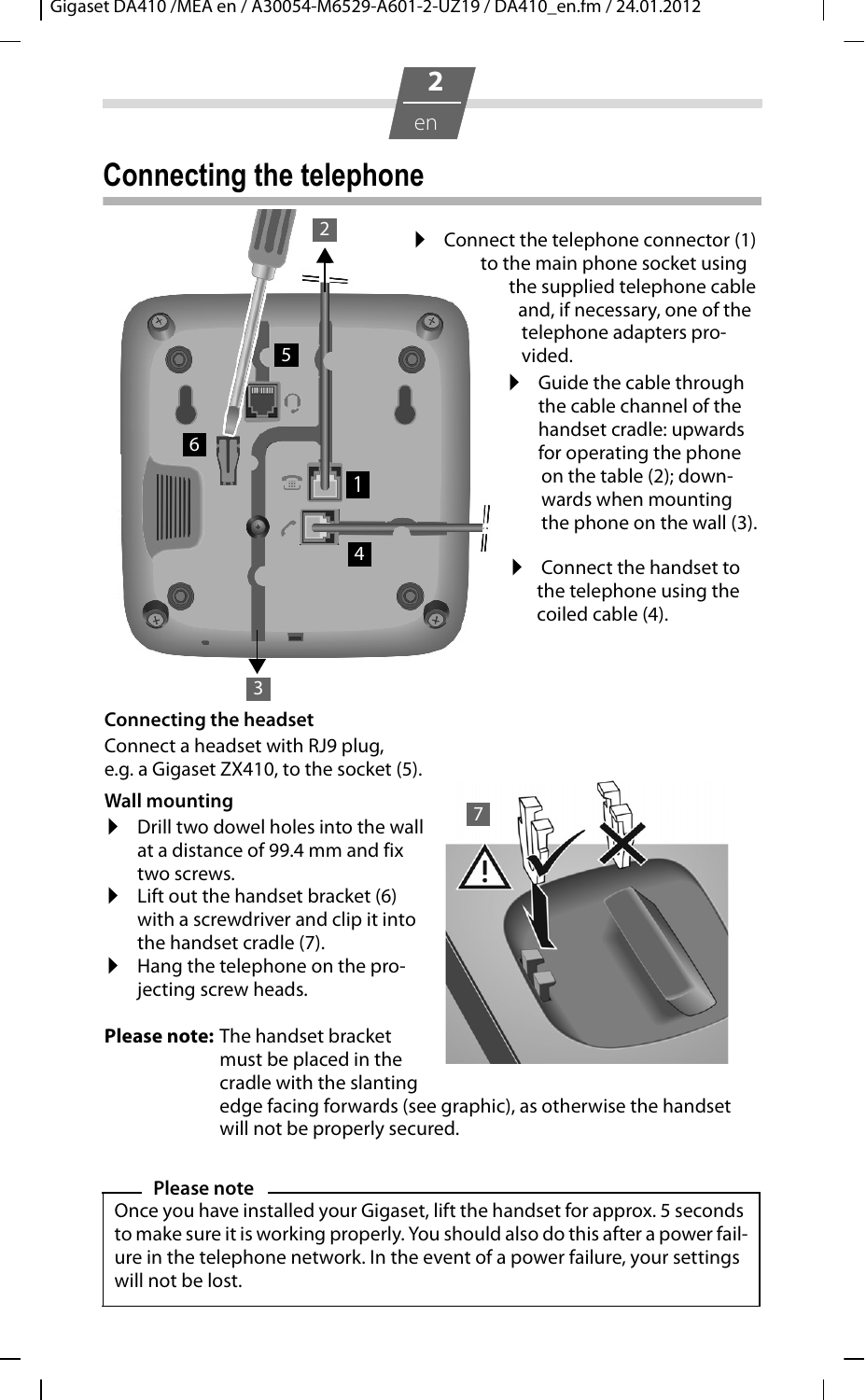**3** er

## **Safety precautions**

When installing, connecting and operating the telephone, always observe the following precautions:

- Only use the jacks and leads supplied.
- Only connect the connecting lead to the intended socket.
- Only connect approved accessories, e.g. the Gigaset ZX410. Your DA410 has been tested and approved with the Gigaset ZX410 headset.
- Other headsets may function only partially or not at all. When connecting another headset, always reduce the volume of the DA410. Headsets of other manufacturers could possibly emit a very loud and harmful acoustic signal due to implementation differences.
- Lay the connecting lead where it will not cause accidents.
- Position the telephone on a nonslip surface.
- For your safety and protection, the telephone may not be used in the bath or shower rooms (wet locations). The telephone is not splash proof.
- Never expose the telephone to sources of heat, direct sunlight or other electrical devices.
- Protect your telephone from moisture, dust, corrosive liquids and vapours.
- Never open up the telephone yourself.
- Do not touch the plug contact with pointed or metallic objects.
- Do not carry the telephone by the leads.

If you give your telephone to someone else, make sure you also give them the operating manual. Your Gigaset DA410 has a permanent memory, so you may want to delete any stored numbers before passing it on.

#### **Setting up the telephone for use**

Recommended installation of telephone:

- Do not expose the telephone to direct sunlight or other sources of heat.
- Operate at temperatures of between +5°C and +40°C.
- Maintain a distance of at least one metre between the telephone and radio equipment, e.g. radio telephones, radio paging equipment or TV sets. Otherwise, telephone communication could be impaired.
- Do not install the telephone in dusty rooms as this can limit the service life of the telephone.
- Furniture lacquer and polish can be adversely affected by contact with parts of the unit (e.g. feet).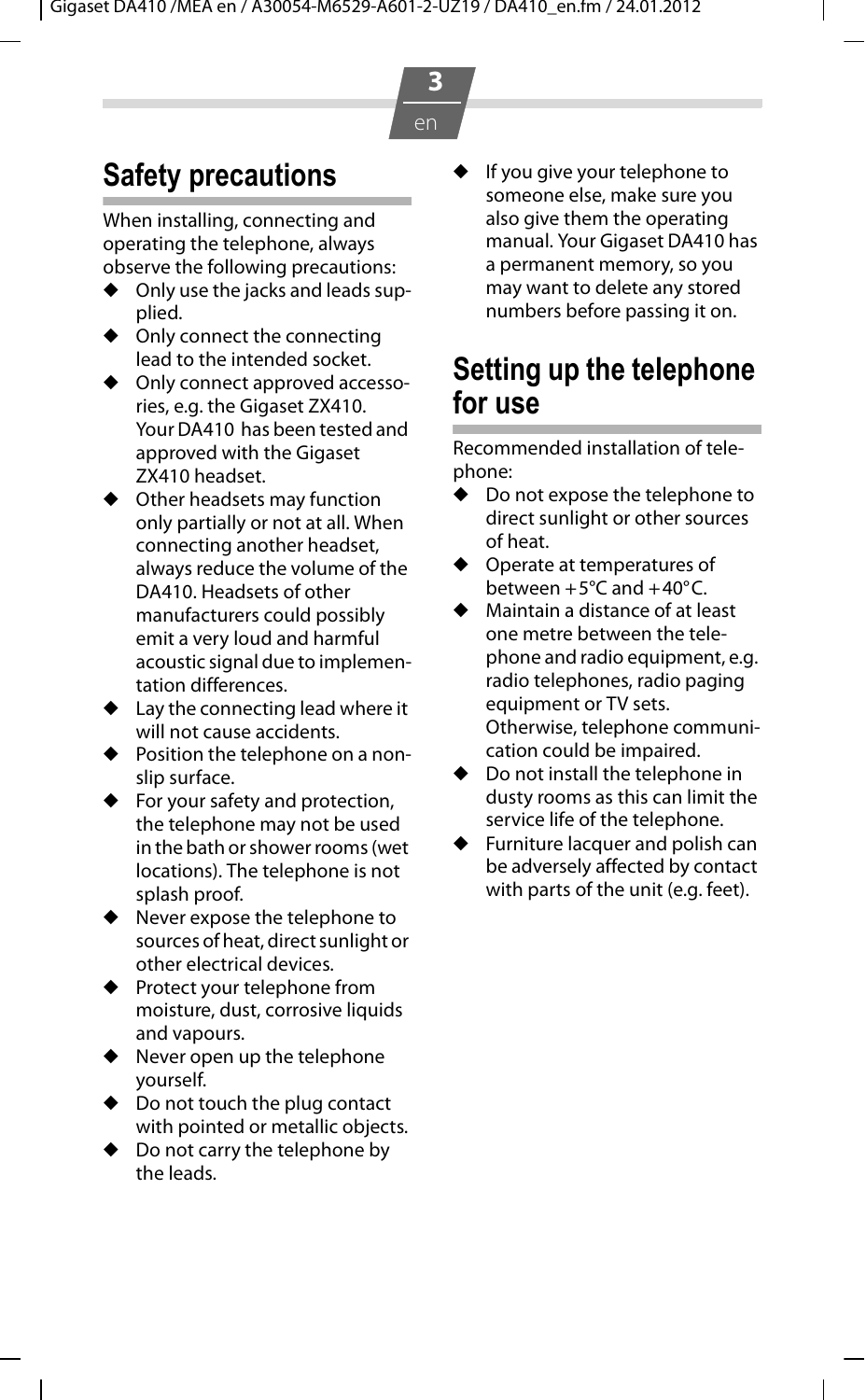## **Dialling and saving numbers**

#### **Dialling a number**

c~ Lift the handset, dial the number.

#### **Last number redial**

The last number dialled is automatically saved (max. 32 digits).



 $\leftarrow \rightarrow$  P Lift the handset, press the last number redial key.

## **Speed dialling**

You can save 4 numbers on the repertory keys and 10 numbers for speed dial on the number keys (0... 9) (each with max. 32 digits).

#### **Storing a number**

- 
- $\leftarrow$   $\boxed{\circ}$  Lift the handset, press the set key.

#### **either ... via repertory key**

Press the repertory key.

#### **or ... via speed dial**

 $\boxed{m}$   $\boxed{0}$  ...  $\boxed{9}$  wra

Press the speed dial key and then choose a speed dial number.

#### **Then**



 $\mathbb{F}$  Enter the phone number for the repertory key or speed dial.

You can now store further numbers by pressing the repertory or speed dial key sequence again and repeating the process.

**E** Press the set key, hang up the handset.

#### **Dialling a number**

**Via repertory key**



 $\Box$  Lift the handset, press the repertory key.

You can extend the dialled number by entering additional digits.

#### **Via a speed dial number**



 $\boxed{0}$  ...  $\boxed{9}$  wxvz Press the speed dial number key.

#### **Deleting a number**

 $\leftarrow$   $\begin{array}{c} \circ \\ \circ \end{array}$  Lift the handset, press the set key.

#### **either ...**

Press the repertory key.



 $\Box$  $\Box$  Q  $\Box$   $\Box$ 

Press the speed dial key and then the speed dial number.

 $\bullet$  Press the set key, hang up the handset.

#### **Notes**

When storing and deleting repertory and speed dial numbers, please note the following:

- You can also save the number of the person you are talking to during a call.
- $\sqrt{*}$  and  $\sqrt{+}$  are saved regardless of the set dialling mode but are only di[alled with to](#page-5-0)ne dialling mode ( $\rightarrow$  page 6).
- If the number entered is longer than 32 digits, only the first 32 digits are stored.

#### **Dialling pauses**

One or more dialling pauses can be entered using  $\overline{I^*}$  (not at 1st digit). Pauses are transferred to the memory and are necessary for certain extension systems

 $(e.g. 0 - P 2368)$ .

The length of the [pause can b](#page-7-0)e set to 1, 3 or 6 seconds ( $\rightarrow$  page 8).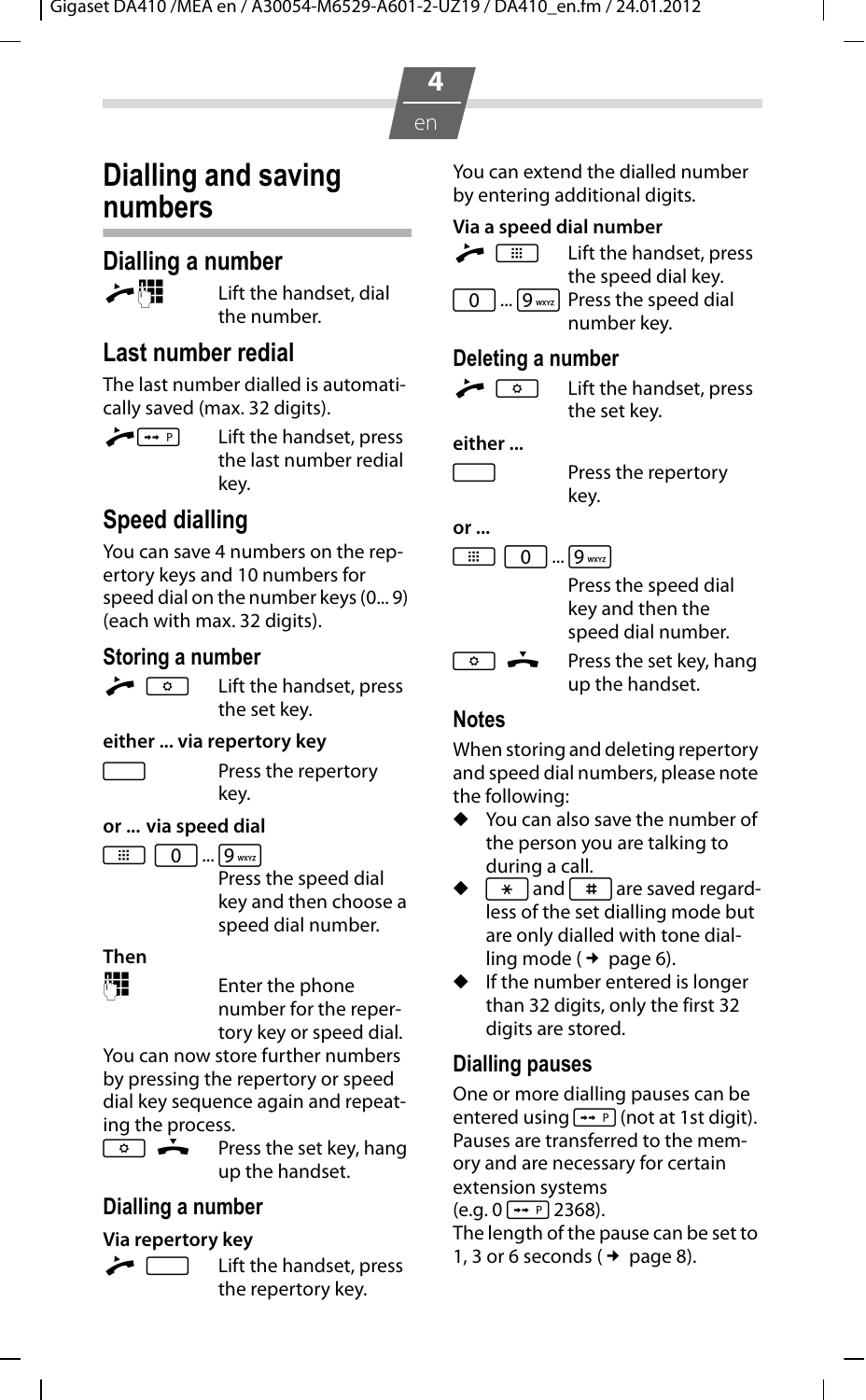## **Adjusting the telephone**

#### **Setting the handset or headset volume**

The volume can be set to three levels.

#### **During a call**

 $\boxed{+}/\boxed{-}$  Adjust the volume with the loud/quiet key.

#### **In idle mode**

You can also adjust the **handset** volume in idle mode.



Lift the handset, press the set key, press the number 9 key.

 $\boxed{1}$  ...  $\boxed{3}$  ser Select volume.

 $\overline{\bullet}$  Press the set key, hang up the handset.

#### **Mute**

You can deactivate the telephone's microphone (and earpiece) during a call.



 $\boxed{\bullet}$  Press the mute key to deactivate or reactivate the microphone.

In mute mode a melody can be played.

[Setting the](#page-7-0) mute function,  $($   $\rightarrow$  page 8).

#### **Adjusting the speaker**

During handsfree talking you can set the volume to seven levels.



 $\sqrt{1 + 2}$  Adjust the volume with the loud/quiet key.

#### **Activating/deactivating open listening**

People present in the room can listen to the call via speaker. During the call:

**A** Press the handsfree key to activate or deac-

tivate open listening. Open listening is activated when the speaker is activated and the handset is lifted. This deactivates the microphone.

Handsfree talking via microphone is activated when the speaker is activated and the handset is hung up.

#### <span id="page-4-0"></span>**Activating/deactivating handsfree talking**

You can also telephone via microphone if the handset is hung up. The optimum distance to the microphone is about 50 cm.

#### **Activating during a call**

 $\overline{A}$  Hang up the handset with the handsfree key pressed.

#### **Activating before dialling**

**A** Press the handsfree key until the dialling tone is audible.

#### **Deactivating handsfree talking**

- 
- $L$ ift the handset during the call. The call is switched to the handset.

#### **Ending the call**

- 
- **A** During a call via speaker, press the speaker key.

If a headset is connected, handsfree talking and open listening are not possible.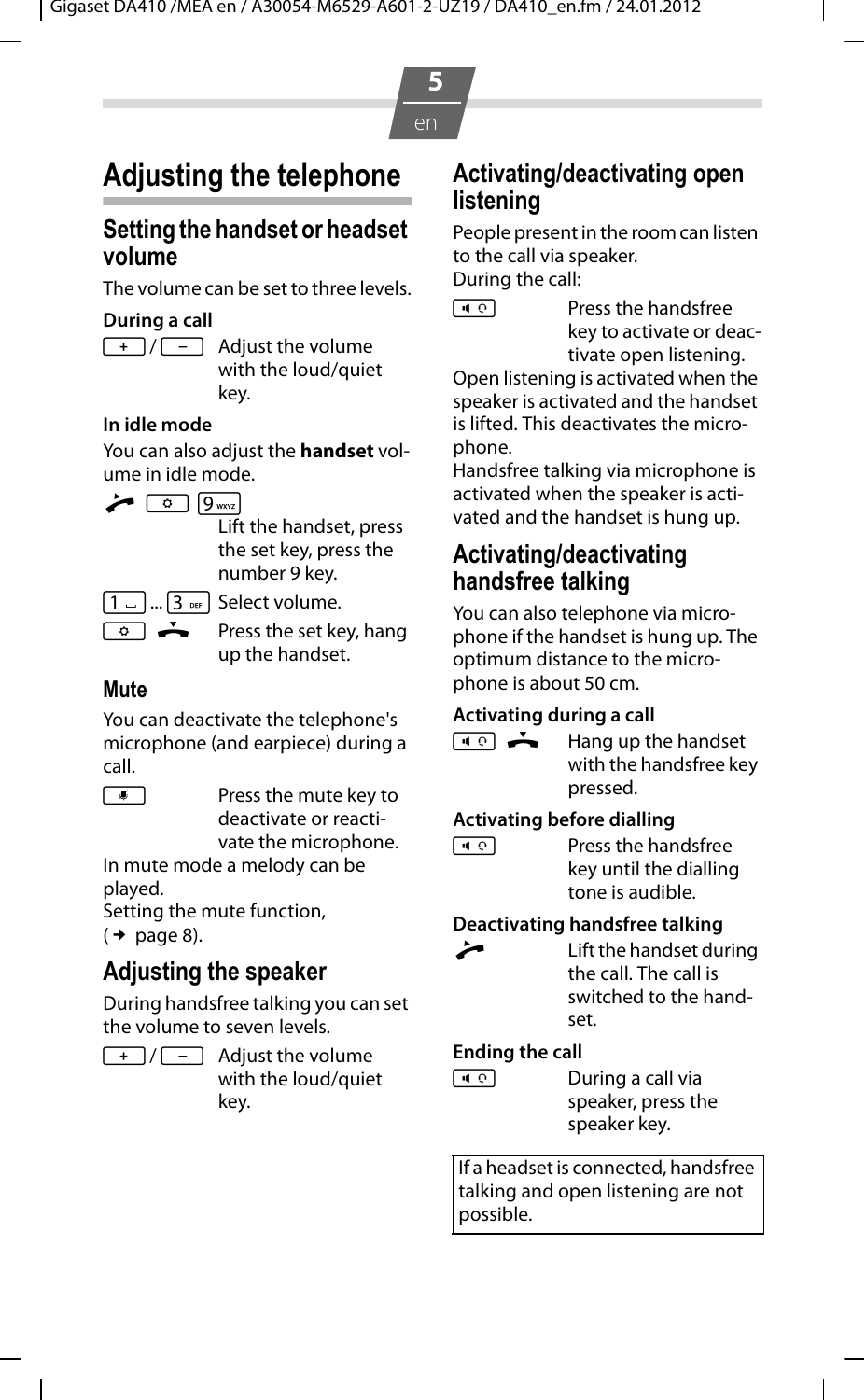# **6**

## **Using a headset**

Connect the headset as described on [page 2](#page-1-0). (Please also observe the safety precautions at the beginning of this user guide). You then telephone via the headset with the handset hung up.<br>[40] Use

Use the handsfree/ headset key in the same way as for hands[free calling](#page-4-0)   $($   $\rightarrow$  page 5).

#### **Setting the ringer**

You can set the ringer melody and volume or turn the ringer off.

#### **Setting the ringer volume**



- $\leftarrow$   $\circ$  Lift the handset, press the set key. 5 Press the number 5 key.
	- $\overline{0}$  ...  $\overline{4}$  and  $\overline{9}$  Press one of the number keys.
	- $\overline{\bullet}$  Press the set key, hang up the handset.

You can also change the ringer volume during ringing by using the  $\sqrt{1-\sqrt{1-\lambda}}$  keys.

#### **Setting the ringer melody**



- $\leftarrow$   $\begin{array}{ccc} \circ & \downarrow \\ \hline \end{array}$  Lift the handset, press the set key.  $6<sub>mm</sub>$  Press the number 6 key.
	- $\overline{\mathcal{Q}^{\,}_{\rm wxyz}}$  Press one of the number keys to select a melody.



 $\overline{\bullet}$  Press the set key, hang up the handset.

You can also change the ringer melody during ringing by using the number keys (0 ... 9).

#### **Note:**

The length of the playable ring tone depends on the duration of the signal voltage in your telephone network. This can differ depending on

the country and the telephone network. If the ringer melody you choose is shortened or truncated, please choose a different one if necessary.

#### **Resetting the phone to its factory settings**

 $\leftarrow$   $\boxed{\circ}$  Lift the handset, press the set key.



- **Press the number keys** 1, 2, 5 and 0.
- $\boxed{\circ}$  Press the set key, hang up the handset.

## **Operation on a PABX**

## **Special functions/Recall key**

During an external call, you can make an enquiry or forward the call. To do this, press the recall key  $\boxed{R}$ . The subsequent procedure depends on your PABX.

To set the recall key, the telephone's flash time must be set consistent with your PABX. Please refer to the operating instructions for your PABX.

#### <span id="page-5-0"></span>**Changing the dialling mode/ flash time**

The telephone supports the following dialling modes:

- $\bullet$  Tone dialling
- $\blacklozenge$  Pulse dialling

Depending on your PABX, you may need to change your telephone's dialling mode or the flash time.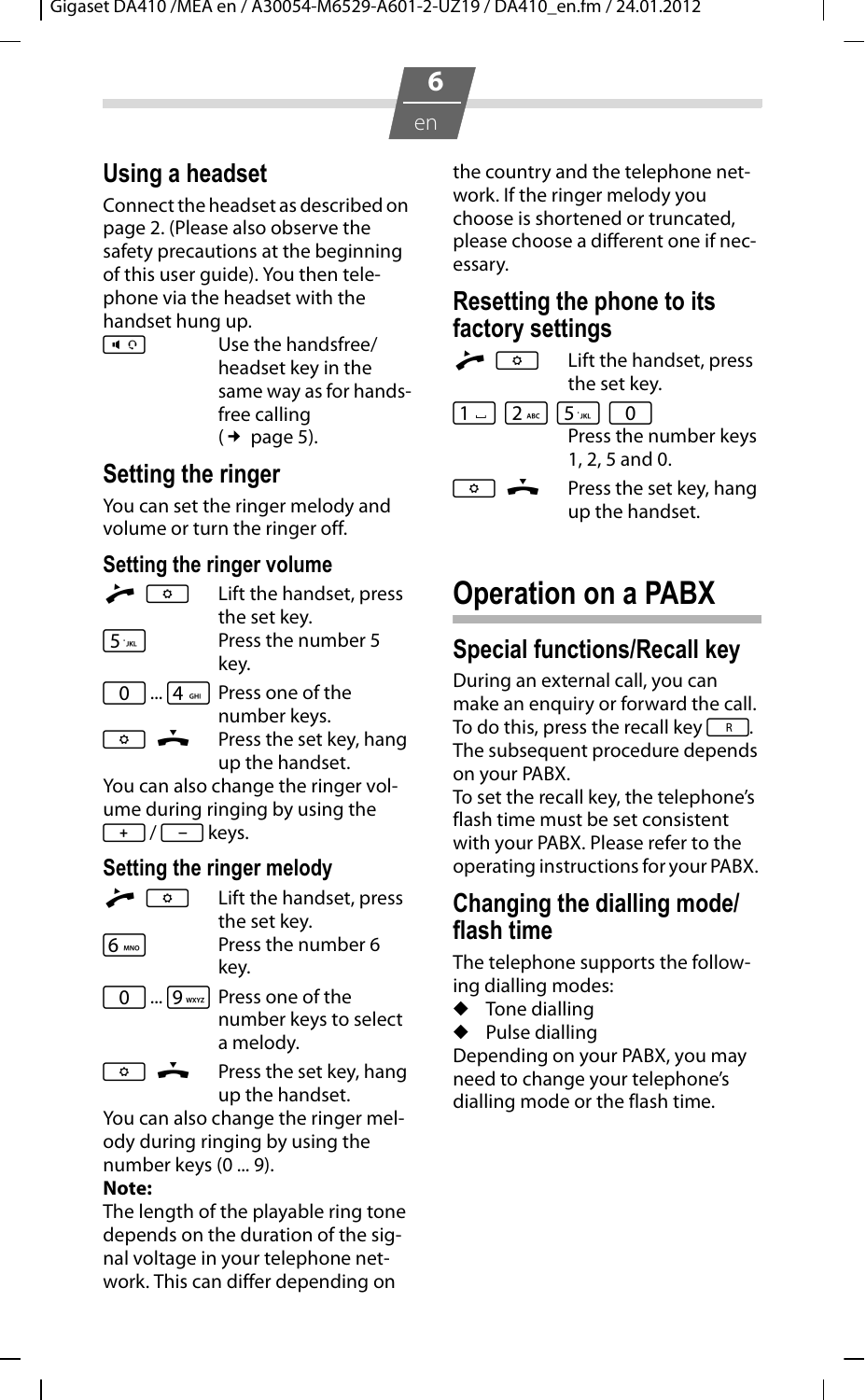#### **Changing the dialling mode**



 $\leftarrow$   $\Box$  Lift the handset, press the set key.

 $\boxed{1}$  ...

 $\overline{\text{#}}$  Press the hash key.  $1/\sqrt{2}$  Mex Tone dialling: Press the

> number 1 key. Pulse dialling: Press the number 2 key.

$$
\circ \mathbin{\dot{\bullet}}
$$

Press the set key, hang up the handset.

#### <span id="page-6-0"></span>**Changing the flash time**

You can change the flash time if the dialling mode is set to tone dialling (see above).



 $\leftarrow$   $\circ$  Lift the handset, press the set key.

 $\boxed{1}$  ...  $9$  wave  $5$   $\mu$ 

Press the number keys 1, 9 and 5.

 $\overline{0}$  ...  $\overline{5}$   $\overline{R}$  Press the number key for the flash time you want (for possible values,  $\rightarrow$  page 8).

$$
\textcolor{red}{\bullet}\mathbin{\dot{\bullet}}
$$

Press the set key, hang up the handset.

#### **Temporary tone dialling switching in "Pulse" position**

To use functions that require tone dialling (e.g. remote control of answering machine), you can set the telephone to tone dialling for the duration of the call without adjusting the switch.

After the connection is established:  $\overline{\ast}$  Press the star key. After the connection is broken, the setting reverts to pulse dialling.

#### **Operation on public telephone systems**

Public telephone systems – in some cases by special request – offer you a range of useful additional services (e.g. call divert, call back on busy, three-party conference etc.). These services can be selected using specified key combinations, which your network provider will notify you of. You can save the entire key combination, including the number of a fixed call divert destination, to your repertory or speed dial keys just like a normal number.

#### **Recall key**

In public telephone systems, the recall key is required to use certain additional services; e.g. for "Call back on busy".

You may need to adjust the flash time of your telephone to the needs [of the publi](#page-6-0)c telephone system  $($   $\rightarrow$  page 7).

**7**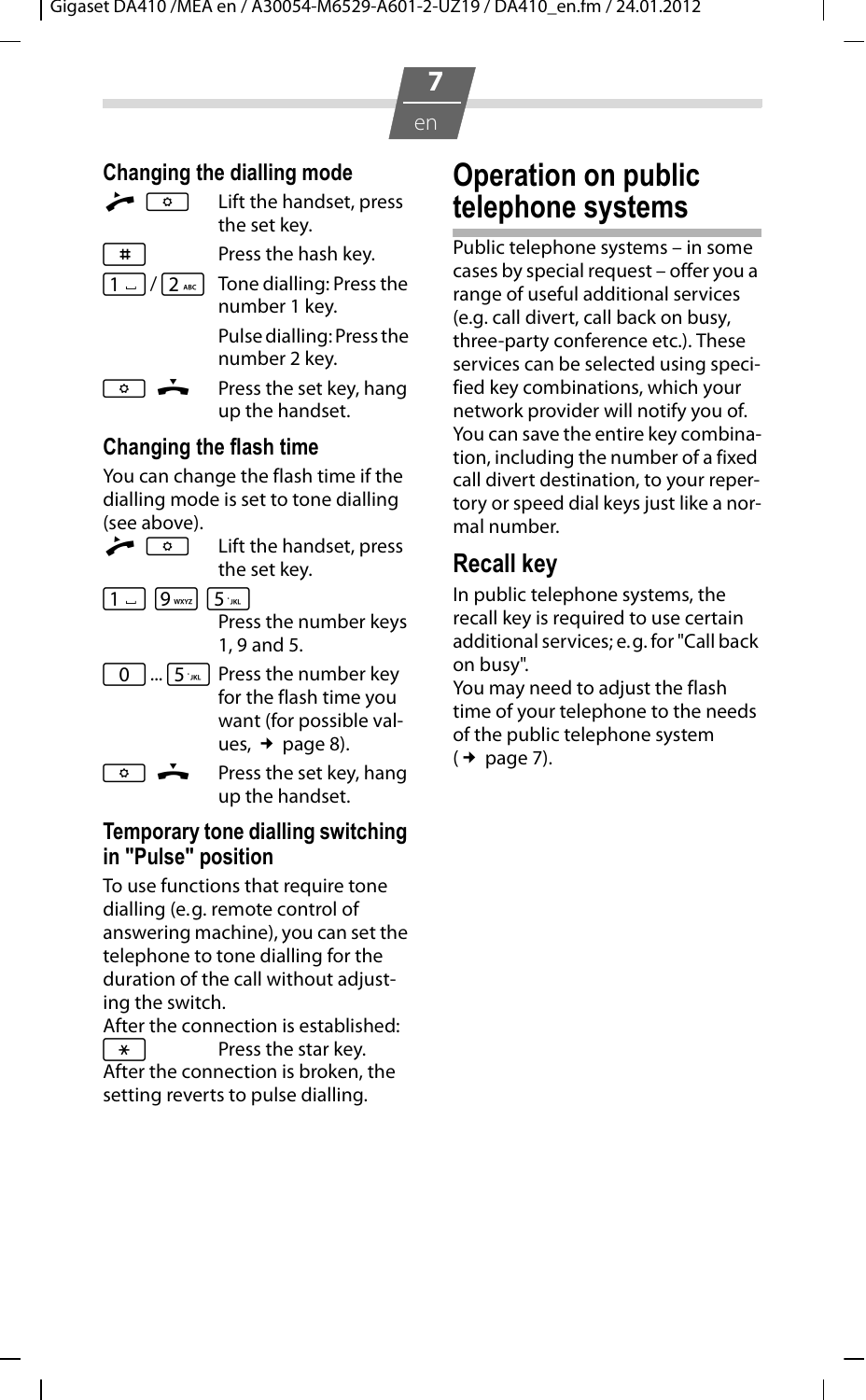## <span id="page-7-0"></span>**Other settings**

Using the set key  $\boxed{\circ}$  and a sequence of numbers, you can make various settings which are explained in the following table.

Each process starts as follows:

 $\leftarrow$   $\boxed{\circ}$  Lift the handset, press the set key.

To finish the process:

 $\bullet$  Press the set key, hang up the handset.

The following settings are available:

| Sequence of<br>numbers |                     |                                             | Value                                                                                                                                      | <b>Description</b>                                                      |  |
|------------------------|---------------------|---------------------------------------------|--------------------------------------------------------------------------------------------------------------------------------------------|-------------------------------------------------------------------------|--|
| $\overline{1}$         | 02                  | 0<br>1<br>$\overline{2}$                    | 1 <sub>s</sub><br>3s<br>6 <sub>s</sub>                                                                                                     | Sets the length of the pause that can be<br>inserted with the pause key |  |
| $\mathbf{1}$           | 10                  | 0<br>1<br>$\overline{a}$                    | T off, R off, M on<br>T off, R off, M off<br>T off, R on, M off                                                                            | Sets the mute function<br>T: Transmitter, R: Receiver, M: Melody        |  |
| $\mathbf{1}$           | 11                  | 0<br>1                                      | deactivated<br>activated                                                                                                                   | Activates/deactivates the key click                                     |  |
| $\mathbf{1}$           | 25                  | 0<br>1                                      | Resets all settings to the factory settings.<br>Empties the memory, i.e. the contents of the repertory and speed<br>dial keys are deleted. |                                                                         |  |
| $\mathbf{1}$           | 32                  | 0<br>1<br>$\overline{a}$                    | slow flashing<br>fast flashing<br>deactivated                                                                                              | Sets or deactivates LED call indication                                 |  |
| $\overline{1}$         | 91                  | $\Omega$<br>1                               | 1.5:1<br>2:1                                                                                                                               | Sets the pulse ratio for pulse dialling                                 |  |
| $\mathbf{1}$           | 92                  | 0<br>1<br>$\overline{\mathbf{c}}$<br>3<br>4 | 85/85 ms<br>85/110 ms<br>85 / 140 ms<br>110 / 110 ms<br>70/70 ms                                                                           | Sets the signal time / signal pause for tone<br>dialling                |  |
| $\mathbf{1}$           | 95                  | 0<br>1<br>2<br>3<br>4<br>5                  | $90 \text{ ms}$<br>$120 \text{ ms}$<br>270 ms<br>375 ms<br>600 ms<br>100 ms                                                                | Sets the flash time for tone dialling                                   |  |
| 5                      | $0 - 4$             |                                             | Sets the ringer volume, 5 levels                                                                                                           |                                                                         |  |
| 6                      | $0 - 9$             |                                             | Sets the ringer melody, 10 melodies                                                                                                        |                                                                         |  |
| 9                      | $1 - 3$             |                                             | Sets the volume on the handset. 3 levels                                                                                                   |                                                                         |  |
| #                      | 1<br>$\overline{a}$ |                                             | Tone dialling<br>Pulse dialling                                                                                                            | Sets the dialling mode                                                  |  |

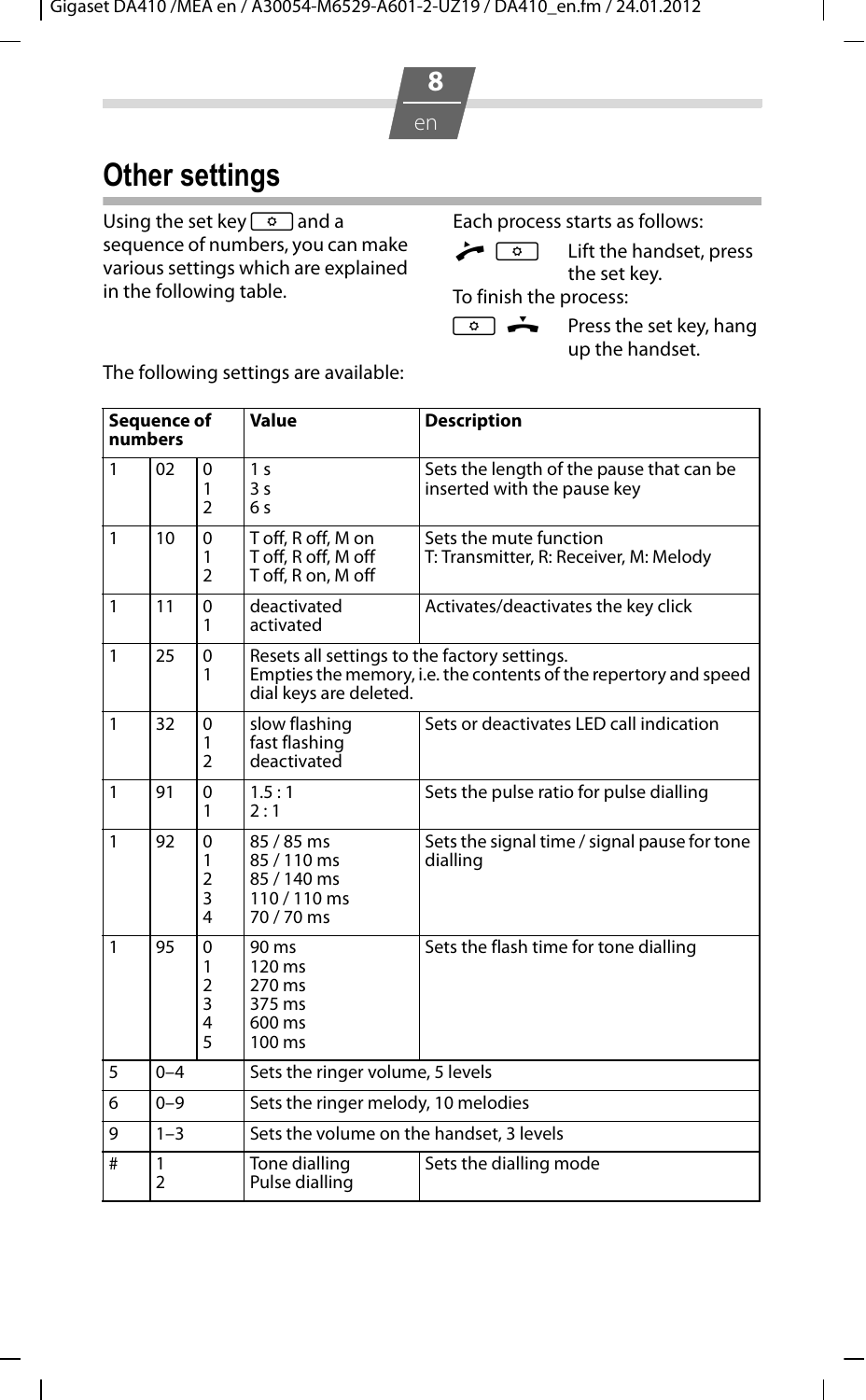## **Appendix**

#### **Care**

Wipe the unit with a **damp cloth** or an **antistatic cloth**. Do not use solvents or microfibre cloths.

**Never** use a dry cloth; this can cause static.

#### **Contact with liquid !**

If the device comes into contact with liquid:<br>1 All

- Allow the liquid to drain from the device.
- 2 Pat all parts dry. Place the device (the keypad facing down) in a dry, warm place **for at least 72 hours** (**not** in a microwave, oven etc.).
- 3 Do not switch on the device again until it is completely dry. When it has fully dried out, you will normally be able to use it again. In rare cases, contact with chemical substances can cause changes to the telephone's exterior. Due to the wide variety of chemical products available on the market, it was not possible to test all substances.

#### **Questions and answers**

**You lift the handset but you hear no dialling tone:** Is the connecting lead correctly plugged into the telephone and the telephone socket? **The dialling tone is audible but the telephone will not dial:** The connection is OK. Is the dialling mode set correctly?

#### **The other party cannot hear you:** Mute activated?

**Regular pulse noises can be heard during a call:** The connection is receiving metering pulses from the exchange, which the telephone cannot interpret. Contact your network operator.

#### **Protecting our environment**

#### **Our environmental statement**

We at Gigaset Communications GmbH are aware of our social responsibility. That is why we actively take steps to create a better world. In all areas of our business from product planning and production to sales and waste of disposal following our environmental conscience in everything we do is of utmost importance to us.

Learn more about our earth-friendly products and processes online at <www.gigaset.com>.

#### **Environmental management system**



Gigaset Communications GmbH is certified according to the international standards ISO 14001 and ISO 9001.

**ISO 14001 (Environment):** Certified since September 2007 by TüV SÜD Management Service GmbH. **ISO 9001 (Quality):** Certified since 17/02/1994 by TüV SÜD Management Service GmbH.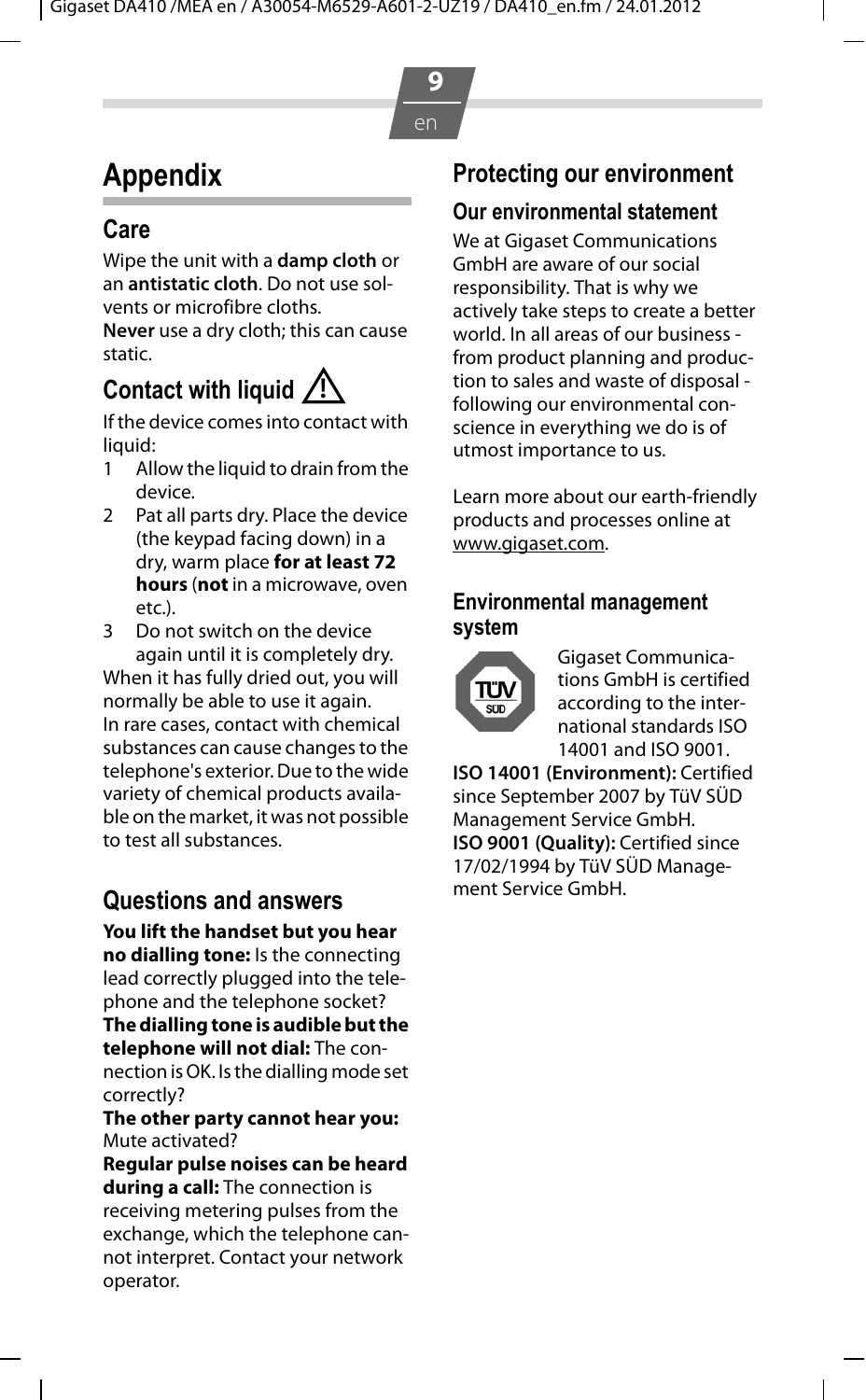**10**

#### **Disposal**

All electrical and electronic equipment must be disposed of separately from general household waste using the sites designated by local authorities.



If a product displays this symbol of a crossed-out rubbish bin, the product is

subject to European Directive 2002/ 96/EC.

The appropriate disposal and separate collection of used equipment serve to prevent potential harm to the environment and to health. They are a precondition for the re-use and recycling of used electrical and electronic equipment.

For further information on disposing of your used equipment, please contact your local authority or your refuse collection service.

#### **Authorisation**

This device is intended for connection to analogue networks outside the European Economic Area (with the exception of Switzerland) depending on national type approval.

Country-specific requirements have been taken into consideration. We, Gigaset Communications GmbH, declare that this device meets the essential requirements and other relevant regulations laid down in Directive 1999/5/CE.

A copy of the 1999/5/EC Declaration of Conformity is available at this Internet address:

[www.gigaset.com/docs](http://www.gigaset.com/docs)

# $CF$   $0682$

#### **Contacts**

If you should encounter any problems when operating the telephone connected to a communication system with analogue network access, please contact the network operator responsible or your dealer.